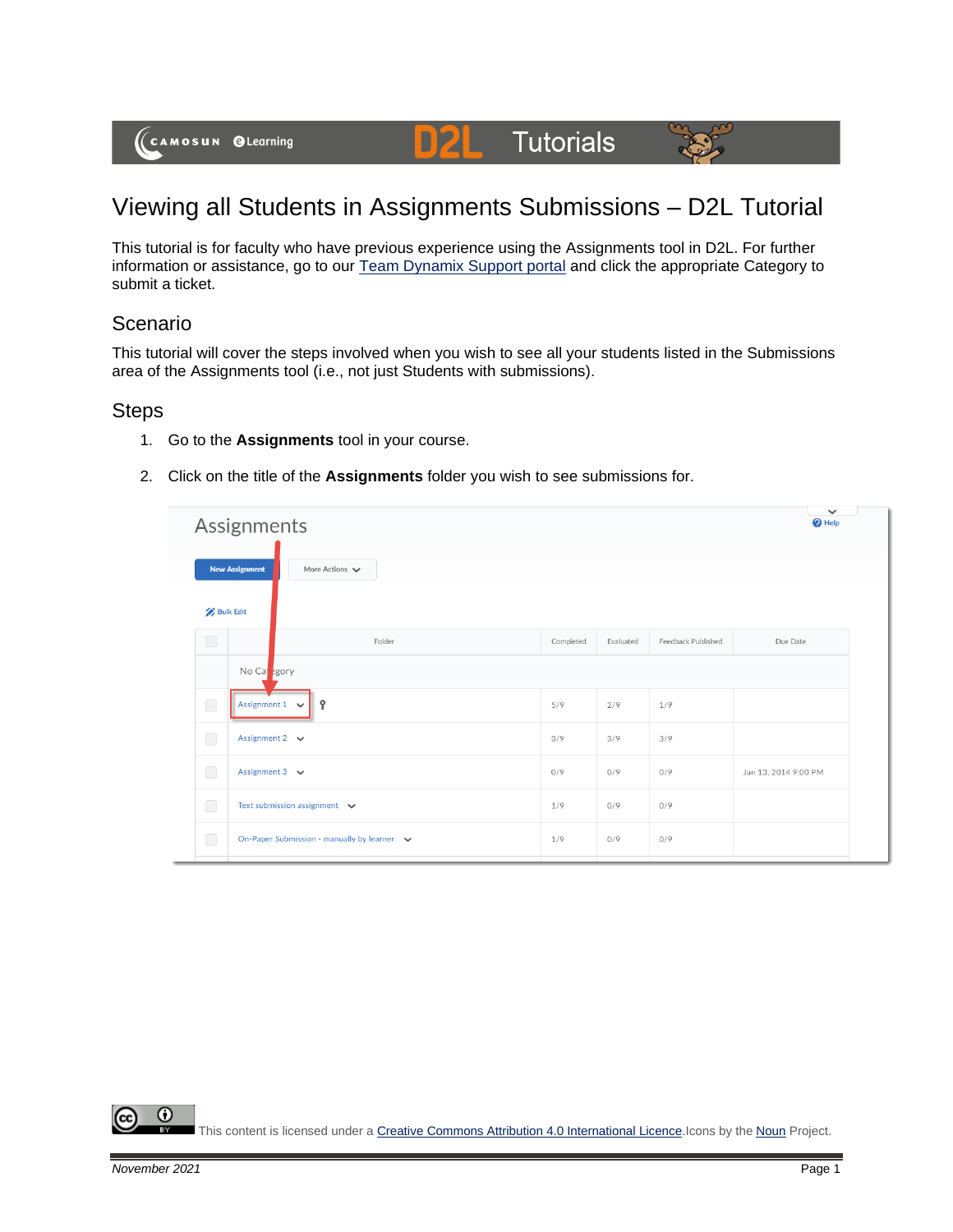3. In the **Folder Submissions** area, click **Show Search Options** (if this link is showing).

| Assignment 1 - Folder Submissions                                                                                                                                                                                                                           |                         |                   |
|-------------------------------------------------------------------------------------------------------------------------------------------------------------------------------------------------------------------------------------------------------------|-------------------------|-------------------|
| <b>Email Isers Without Submissions</b><br><b>Edit Folder</b><br><b>Add Feedback Files</b><br><b>Submission Log</b>                                                                                                                                          |                         |                   |
| Submission<br><b>Users</b>                                                                                                                                                                                                                                  |                         |                   |
| <b>Folder Contents</b><br>View By:<br>User<br>$\checkmark$<br>pply<br><b>Show Search Options</b><br>₽<br>Search For<br>Mark as Read<br><b>Delete</b><br>P <sub>a</sub> Publish Feedback<br><b>Download</b><br>$\blacktriangleright$ Email<br>Mark as Unread |                         |                   |
| O<br>Last Name A, First Name                                                                                                                                                                                                                                | <b>Submission Date</b>  | Delete            |
| $\bigcirc$<br>Student, Training01                                                                                                                                                                                                                           |                         | <b>D</b> Evaluate |
| <b><u>► LoggingIntoD2LDaylight-March2018.pdf</u></b> (286.91 KB)<br>Þ                                                                                                                                                                                       | Aug 28, 2018<br>3:37 PM | Ê                 |

4. Select **Show everyone** from the **Submissions** drop-down menu.

|                                                                       | Assignment 1 - Folder Submissions                                                    |                           |                       |
|-----------------------------------------------------------------------|--------------------------------------------------------------------------------------|---------------------------|-----------------------|
| <b>Edit Folder</b>                                                    | <b>Email Users Without Submissions</b>                                               | <b>Add Feedback Files</b> | <b>Submission Log</b> |
| <b>Users</b>                                                          | Submissions                                                                          |                           |                       |
| <b>Folder Contents</b><br>View By:<br>User<br>Search For<br>Search In | <b>Apply</b><br>$\checkmark$<br>₽<br><b>Hide Search Options</b>                      |                           |                       |
| <b>Submissions</b><br>Show everyone                                   | <b>Last Name</b><br><b>First Name</b><br>✓<br>Users with subsetsions<br>$\checkmark$ |                           |                       |
| Users with submissions                                                | Users without submissions                                                            |                           |                       |
|                                                                       | Users with preview submissions                                                       | Now                       |                       |
|                                                                       | Users with graded unpublished submissions<br><b>Last Submission before</b>           |                           |                       |

This content is licensed under [a Creative Commons Attribution 4.0 International Licence.I](https://creativecommons.org/licenses/by/4.0/)cons by the [Noun](https://creativecommons.org/website-icons/) Project.

 $\overline{\odot}$ 

(cc

L.  $\mathbf{r}$